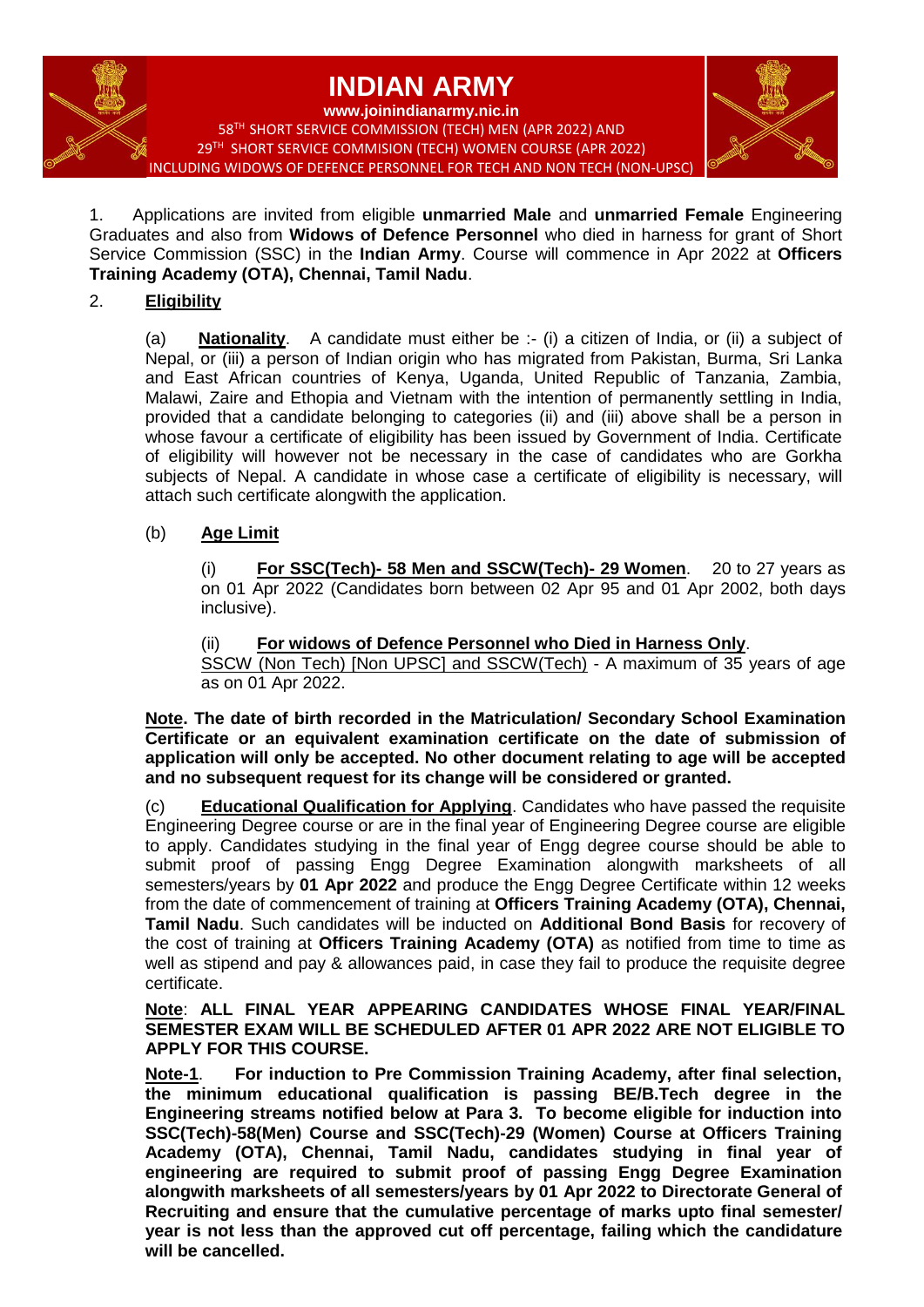**Note-2. Final semester/year studying candidates will be provisionally allowed to appear in SSB; subject to following conditions:- (a) Their cumulative percentage of marks upto 6th semester/3rd year of Engg degree, upto 8th semester/4th year of B. Architecture (B. Arch) and upto 2nd semester/1st year of M.Sc in notified equivalent stream/ discipline is not below the approved cut off percentage in their respective streams. (b) After declaration of final results, the cumulative percentage of marks upto final semester/ year of degree course will also be not less than the approved cut off percentage, failing which the candidature will be cancelled.**

**Note-3. Candidates studying in final semester/ year of Engg degree course should not have any backlog at the time of submission of application. Any candidate if found having backlog will not be allowed to appear in SSB interview and candidature of such candidates will be cancelled.**

**Note-4. Candidates, who have yet to pass their degree examination will be eligible only if they are studying in the final year of degree examination. Those candidates who have yet to qualify in the final year Degree Examination and are allowed to appear for SSB, should note that this is only a special concession given to them. They are required to submit proof of passing Engg Degree Examination alongwith all marksheets towards the Engg Degree Examination by the above prescribed date and no request for extending this date will be entertained on the grounds of late conduct of basic qualifying University Examination, delay in declaration of results or any other grounds whatsoever.**

#### (d) **Educational Qualification for Widows of Defence Personnel who Died in Harness**

- (i) **SSCW (Non Tech) (Non UPSC)**. **Graduation in any Discipline**.
- (ii) **SSCW (Tech)**. **B.E. / B. Tech in any Engineering stream**.

**Note**. **Candidate studying in final year of Degree must ensure that she submits the proof of passing Degree exam by 01 Apr 2022 to Directorate General of Recruiting, failing which her candidature will be cancelled**.

3. **Vacancies**.Candidates must note that only the Engineering streams and their acceptable equivalent streams, strictly as notified in the table below, will be accepted. Candidates with degrees in any other engineering stream(s) are not eligible to apply. **Any variation between the nomenclature of Engineering stream as given on the degree parchment / marksheet and that submitted by the candidate in his online application will result in cancellation of candidature.**

| <b>Engineering Streams</b>   | <b>Equivalent Engineering Streams (AICTE appd)</b> |                                                | Vacancy |
|------------------------------|----------------------------------------------------|------------------------------------------------|---------|
| (Listed in Al)               |                                                    |                                                |         |
| Civil;                       | (i)                                                | Civil Engineering                              | 41      |
| <b>Building Construction</b> | (ii)                                               | Civil Engineering (Structural Engineering)     |         |
| Technology                   | (iii)                                              | Structural Engineering                         |         |
|                              | (iv)                                               | <b>Building Engineering and Construction</b>   |         |
|                              | (v)                                                | <b>Building and Construction Technology</b>    |         |
|                              | (vi)                                               | Civil and Rural Engineering                    |         |
|                              | (vii)                                              | Civil Engineering and Planning                 |         |
|                              | (viii)                                             | Civil Engineering (Construction Technology)    |         |
|                              | (ix)                                               | Civil and Infrastructure Engineering           |         |
|                              | (x)                                                | Civil Technology                               |         |
|                              | (x <sub>i</sub> )                                  | <b>Construction Engineering</b>                |         |
|                              | (xii)                                              | <b>Construction Engineering and Management</b> |         |
|                              | (xiii)                                             | <b>Construction Technology</b>                 |         |
|                              | (xiv)                                              | <b>Construction Technology and Management</b>  |         |

#### (a) **For SSC(Tech)-58 Men.**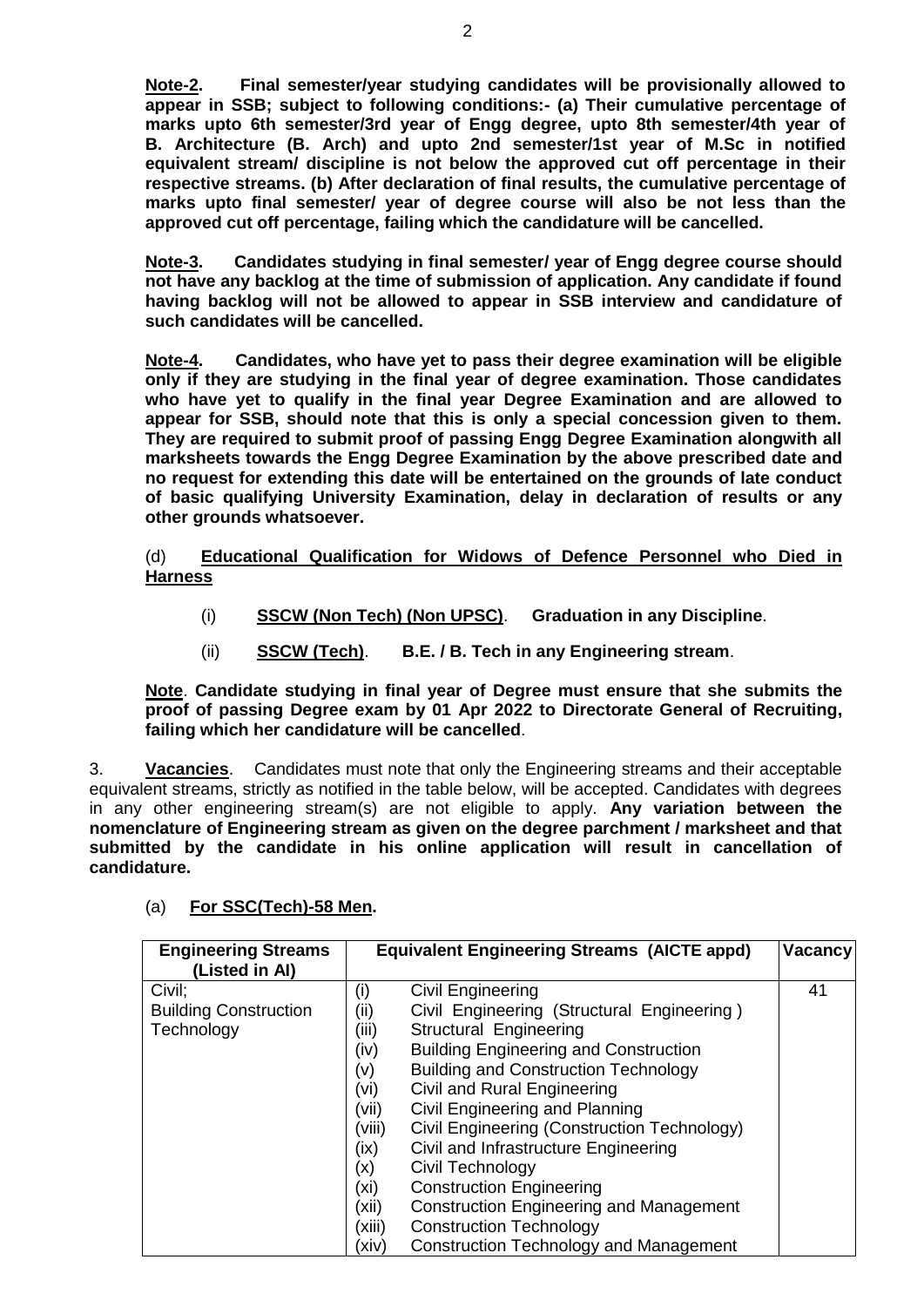|                                                                           | (xv)<br>(xvi)<br>(xvii)<br>(xviii)<br>Control<br>(xix)<br>(xx)<br>(xxi)<br>(xxi)<br>(xxiii)<br>(xxiv)                                                                                                                                          | Geo Informatics<br>Civil and Environmental Engineering<br>Civil Engineering (Environmental Engineering)<br>Civil Engineering Environmental and Pollution<br><b>Environment Engineering</b><br><b>Environmental Engineering</b><br><b>Environmental Science and Engineering</b><br><b>Environmental Science and Technology</b><br>Civil Engineering (Public Health Engineering)<br><b>Environmental Planning</b>                                                                                                                                                                                                                                                                                                                                                                                                                                                                                                                                                                                                             |    |
|---------------------------------------------------------------------------|------------------------------------------------------------------------------------------------------------------------------------------------------------------------------------------------------------------------------------------------|-----------------------------------------------------------------------------------------------------------------------------------------------------------------------------------------------------------------------------------------------------------------------------------------------------------------------------------------------------------------------------------------------------------------------------------------------------------------------------------------------------------------------------------------------------------------------------------------------------------------------------------------------------------------------------------------------------------------------------------------------------------------------------------------------------------------------------------------------------------------------------------------------------------------------------------------------------------------------------------------------------------------------------|----|
| Architecture                                                              | (i)<br>(ii)<br>(iii)<br>(iv)<br>(v)                                                                                                                                                                                                            | <b>Architecture Engineering</b><br><b>Architectural Engineering</b><br>Architectural Assistantship<br>Architecture and Interior Decoration<br>Architecture Assistantship                                                                                                                                                                                                                                                                                                                                                                                                                                                                                                                                                                                                                                                                                                                                                                                                                                                    | 02 |
| Mechanical                                                                | (i)<br>(ii)<br>(iii)<br>(iv)                                                                                                                                                                                                                   | Mechanical Engineering<br>Mechanical (Mechatronics) Engineering<br>Mechanical & Automation Engineering<br>Advance Mechatronics and Industrial<br><b>Automation Engineering</b>                                                                                                                                                                                                                                                                                                                                                                                                                                                                                                                                                                                                                                                                                                                                                                                                                                              | 20 |
| Electrical;<br><b>Electrical and</b><br>Electronics                       | (i)<br>(ii)<br>(iii)<br>(iv)<br>(v)<br>(vi)<br>(vii)<br>(viii)<br>(ix)<br>Engineering<br>(x)                                                                                                                                                   | <b>Electrical Engineering</b><br>Electrical Engineering (Electronics & Power)<br>Power System Engineering<br><b>Electrical &amp; Electronics Engineering</b><br>Electrical & Electronics (Power System)<br><b>Electrical and Mechanical Engineering</b><br><b>Electrical and Power Engineering</b><br><b>Electrical Instrumentation Engineering</b><br><b>Electrical Instrumentation &amp; Control</b><br>Electrical, Electronics and Power                                                                                                                                                                                                                                                                                                                                                                                                                                                                                                                                                                                 | 14 |
| Computer Science &<br>Engg;<br>Computer Technology;<br>M. Sc. Computer Sc | (i)<br>(ii)<br>(iii)<br>(iv)<br>(v)<br>(vi)<br>(vii)<br>(viii)<br>(ix)<br>(x)<br>(xi)<br>(xii)<br>(xiii)<br>(xiv)<br>(xv)<br>(xvi)<br>(xvii)<br>(xviii)<br>(xix)<br>(xx)<br>(xxi)<br>(xxii)<br>(xxiii)<br>(xxiv)<br>(xxv)<br>(xxvi)<br>(xxvii) | <b>Computer Engineering</b><br><b>Computer Science</b><br><b>Computer Technology</b><br><b>Computer Science &amp; Engineering</b><br><b>Computer Science Engineering</b><br>3-D Animation and Graphics<br><b>Advanced Computer Application</b><br><b>Computer and Communication Engineering</b><br><b>Computer Engineering and Application</b><br><b>Computer Networking</b><br><b>Computer Science and Technology</b><br><b>Computer Science and Information Technology</b><br><b>Computer Science and System Engineering</b><br>Computing in Computing<br>Computing in Multimedia<br><b>Computing in Software</b><br><b>Electrical and Computer Engineering</b><br><b>Electronics and Computer Science</b><br><b>Electronics and Computer Engineering</b><br><b>Mathematics and Computing</b><br><b>Computer Engineering (Software Engineering)</b><br>Computer Science & Engineering (Networks)<br>Nano Science & Technology<br>Artificial Intelligence<br>Machine Learning<br>Data Science Programme<br>Nano Technology | 32 |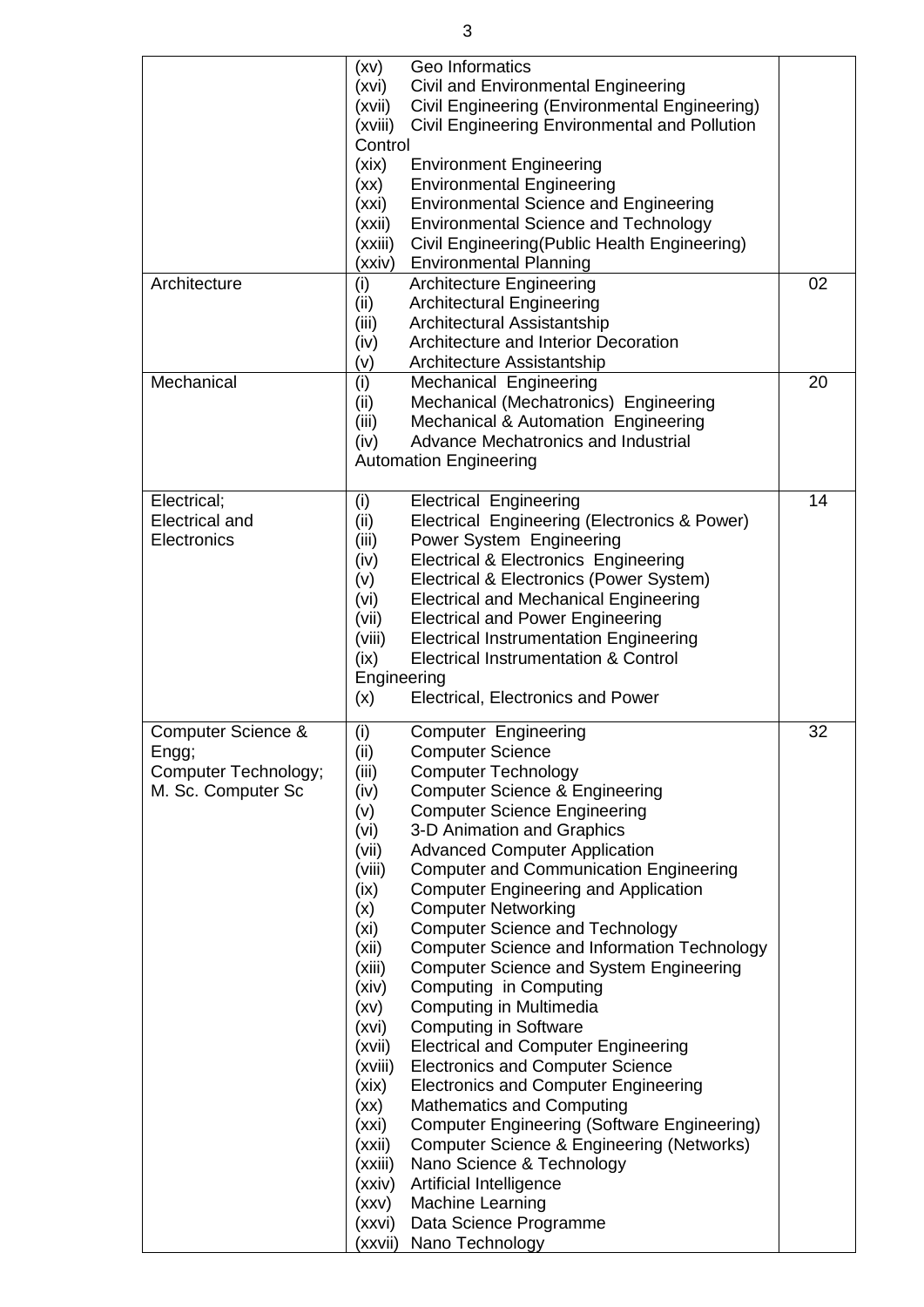| <b>Information Technology</b>      | (xxviii) Robotics & Automation<br>(xxix) Automation & Robotics<br><b>Mechatronics Engineering</b><br>(xxx)<br>(xxxi)<br>M.Sc. Computer Science<br>M.Sc. Computer Technology<br>(xxxii)<br>(i)<br><b>Information Technology</b><br>(ii)<br>Information Science & Engineering<br>(iii)<br>Software Engineering<br>Information and Communication Technology<br>(iv)<br>Information Engineering<br>(v)<br>Information Science and Technology<br>(vi)<br>Information Technology and Engineering<br>(vii)<br>M.Sc. Information Technology<br>(viii)                                                                                                                                                                                                                                                                                                                                                           | 09 |
|------------------------------------|---------------------------------------------------------------------------------------------------------------------------------------------------------------------------------------------------------------------------------------------------------------------------------------------------------------------------------------------------------------------------------------------------------------------------------------------------------------------------------------------------------------------------------------------------------------------------------------------------------------------------------------------------------------------------------------------------------------------------------------------------------------------------------------------------------------------------------------------------------------------------------------------------------|----|
|                                    | M.Sc. Information and Communication<br>(ix)<br>Technology                                                                                                                                                                                                                                                                                                                                                                                                                                                                                                                                                                                                                                                                                                                                                                                                                                               |    |
| Electronics &<br>Telecommunication | (i)<br>Electronics & Telecommunication Engineering<br>(ii)<br>Electronics and Telecommunication<br>Engineering (Technologynician Electronic Radio)<br>(iii)<br>Electronics & Telecommunication Engineering<br>(Technology in Electric Radio)<br>M.Sc. Electronics & Telecommunication<br>(iv)                                                                                                                                                                                                                                                                                                                                                                                                                                                                                                                                                                                                           | 05 |
| Telecommunication                  | <b>Telecommunication Engineering</b>                                                                                                                                                                                                                                                                                                                                                                                                                                                                                                                                                                                                                                                                                                                                                                                                                                                                    | 03 |
| Electronics &<br>Communication     | (i)<br>Electronics & Communication Engineering<br>Electronics & Electrical Communication<br>(ii)<br>Engineering<br>(iii)<br><b>Communication Engineering</b><br><b>Applied Electronics &amp; Communications</b><br>(iv)<br>Electronics & Communication (Communication<br>(v)<br>System Engineering)<br><b>Electronics &amp; Communication Engineering</b><br>(vi)<br>(industry Integrated)<br>Electronics & Communication Engineering<br>(vii)<br>(Microwave)<br>Advanced Communication and Information<br>(viii)<br>System<br><b>Advanced Electronics and Communication</b><br>(ix)<br>Engineering<br>M.Sc. Communication<br>(x)<br>M.Sc. Microelectronics & Advanced<br>(xi)<br>Communication                                                                                                                                                                                                         | 08 |
| <b>Satellite Communication</b>     | <b>Satellite Communication</b>                                                                                                                                                                                                                                                                                                                                                                                                                                                                                                                                                                                                                                                                                                                                                                                                                                                                          | 02 |
| Electronics                        | <b>Electronics Engineering</b><br>(i)<br>(ii)<br><b>Power Electronics &amp; Drives</b><br><b>Power Electronics</b><br>(iii)<br><b>Power Electronics &amp; Instrumentation</b><br>(iv)<br>Engineering<br><b>Electronics and Power Engineering</b><br>(v)<br>Digital Techniques for Design and Planning<br>(vi)<br><b>Electronics Science and Engineering</b><br>(vii)<br><b>Electronics and Control Systems</b><br>(viii)<br><b>Electronics and Electrical Engineering</b><br>(ix)<br>(x)<br><b>Electronics Design Technology</b><br><b>Electronics System Engineering</b><br>(xi)<br><b>Electronics Technology</b><br>(xii)<br>Radio Physics and Electronics<br>(xiii)<br><b>Electronics and Biomedical Engineering</b><br>(xiv)<br><b>Optics &amp; Opto Electronics</b><br>(xv)<br><b>Electronics &amp; Telemetric Engineering</b><br>(xvi)<br><b>Electronics and Telematics Engineering</b><br>(xvii) | 02 |
| Micro Electronics &                | Micro Electronics and Microwave Engineering                                                                                                                                                                                                                                                                                                                                                                                                                                                                                                                                                                                                                                                                                                                                                                                                                                                             | 02 |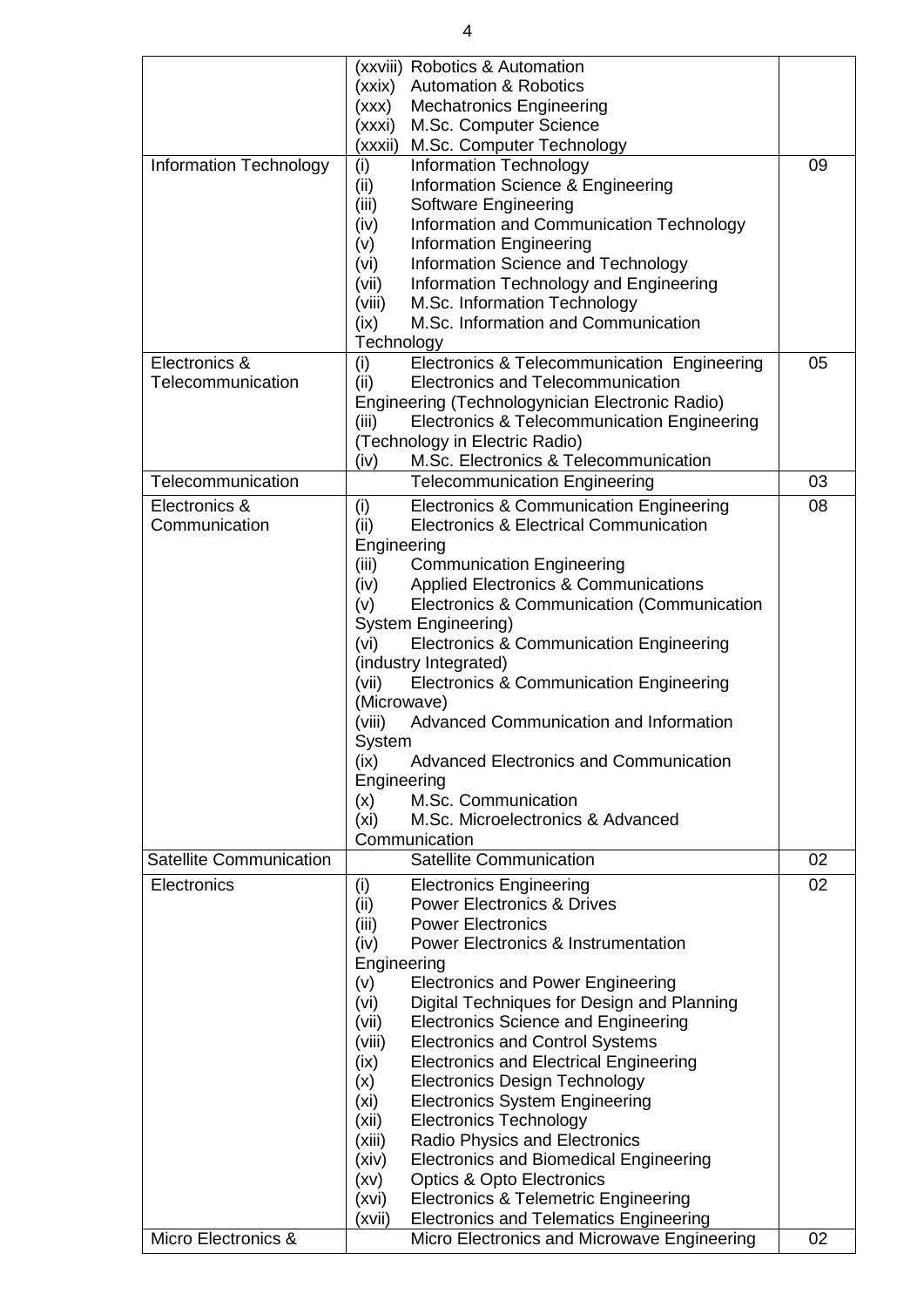| Microwave                       |                                                                                                 |    |
|---------------------------------|-------------------------------------------------------------------------------------------------|----|
| Aeronautical;                   | (i)<br><b>Aeronautical Engineering</b>                                                          | 05 |
| Aerospace;                      | Aerospace Engineering<br>(ii)                                                                   |    |
| Avionics                        | Aero Space Engineering<br>(iii)                                                                 |    |
|                                 | <b>Aircraft Maintenance Engineering</b><br>(iv)                                                 |    |
|                                 | <b>Avionics Engineering</b><br>(v)                                                              |    |
| <b>Remote Sensing</b>           | <b>Aviation Engineering</b><br>(vi)<br><b>Remote Sensing</b>                                    | 01 |
| Electronics &                   | Applied Electronics & Instrumentation                                                           | 04 |
| Instrumentation;                | (i)<br>Engineering                                                                              |    |
| Instrumentation                 | (ii)<br>Electronics & Instrumentation Engineering                                               |    |
|                                 | (iii)<br>Electronics Instrumentation & Control                                                  |    |
|                                 | Engineering                                                                                     |    |
|                                 | (iv)<br>Instrumentation & Control Engineering                                                   |    |
|                                 | Instrumentation Technology<br>(v)                                                               |    |
|                                 | <b>Instrumentation &amp; Electronics</b><br>(vi)<br><b>Instrumentation Engineering</b><br>(vii) |    |
|                                 | Electronics Communication & Instrumentation<br>(viii)                                           |    |
|                                 | Engineering                                                                                     |    |
| Production                      | (i)<br><b>Production Engineering</b>                                                            | 01 |
|                                 | (ii)<br><b>Production Design &amp; Development</b>                                              |    |
|                                 | <b>Production Engineering &amp; Management</b><br>(iii)                                         |    |
|                                 | (iv)<br>Production & Industrial Engineering                                                     |    |
| <b>Automobile Engineering</b>   | (i)<br><b>Automobile Engineering</b>                                                            | 03 |
|                                 | (ii)<br>Automobile Maintenance Engineering                                                      |    |
|                                 | <b>Automotive Technology</b><br>(iii)                                                           |    |
|                                 | Mechanical Engineering (Automobile)<br>(iv)                                                     |    |
|                                 | Mechanical Engineering (Industry Integrated)<br>(v)                                             |    |
|                                 | Mechanical Engineering (Manufacturing<br>(vi)<br>Engineering)                                   |    |
|                                 | Mechanical Engineering (Production)<br>(vii)                                                    |    |
|                                 | Mechanical Engineering (Welding Technology)<br>(viii)                                           |    |
|                                 | <b>Mechanical Engineering Automobile</b><br>(ix)                                                |    |
|                                 | <b>Mechanical Engineering Design</b><br>(x)                                                     |    |
| Industrial;                     | (i)<br><b>Industrial Engineering</b>                                                            | 02 |
| Industrial/ Manufacturing       | <b>Industrial Engineering &amp; Management</b><br>(ii)                                          |    |
| Industrial Engineering &<br>Mgt | Engineering<br>(iii)<br>Industrial & Production Engineering                                     |    |
|                                 | (iv)<br>Industrial / Manufacturing Engineering                                                  |    |
|                                 | Industrial Engineering & Mgt Engineering<br>(v)                                                 |    |
|                                 | <b>Manufacturing Engineering</b><br>(vi)                                                        |    |
|                                 | Manufacturing Engineering & Technology<br>(vii)                                                 |    |
|                                 | Manufacturing Process & Automation<br>(viii)                                                    |    |
|                                 | Engineering<br>Manufacturing Science & Engineering<br>(ix)                                      |    |
|                                 | (x)<br>Manufacturing Technology                                                                 |    |
| <b>Ballistics</b>               | <b>Ballistics Engineering</b>                                                                   | 01 |
| <b>Bio Medical Engg</b>         | (i)<br><b>Bio Medical Engineering</b>                                                           | 01 |
|                                 | <b>Medical Electronics</b><br>(ii)                                                              |    |
| Transportation<br>Engineering   | <b>Transportation Engineering</b>                                                               | 01 |
| <b>Textile</b>                  | <b>Textile Engineering</b>                                                                      | 01 |
| Food Tech                       | Food Technology                                                                                 | 01 |
| Agriculture                     | <b>Agriculture Engineering</b>                                                                  | 01 |
| Metallurgical;                  | <b>Metallurgical Engineering</b>                                                                | 01 |
| Metallurgy and                  | (i)<br>Metallurgy & Material Technology<br>(ii)                                                 |    |
| Explosive                       | Metallurgy & Material Engineering<br>(iii)                                                      |    |
|                                 | Metallurgical & Engineering & Material Science<br>(iv)                                          |    |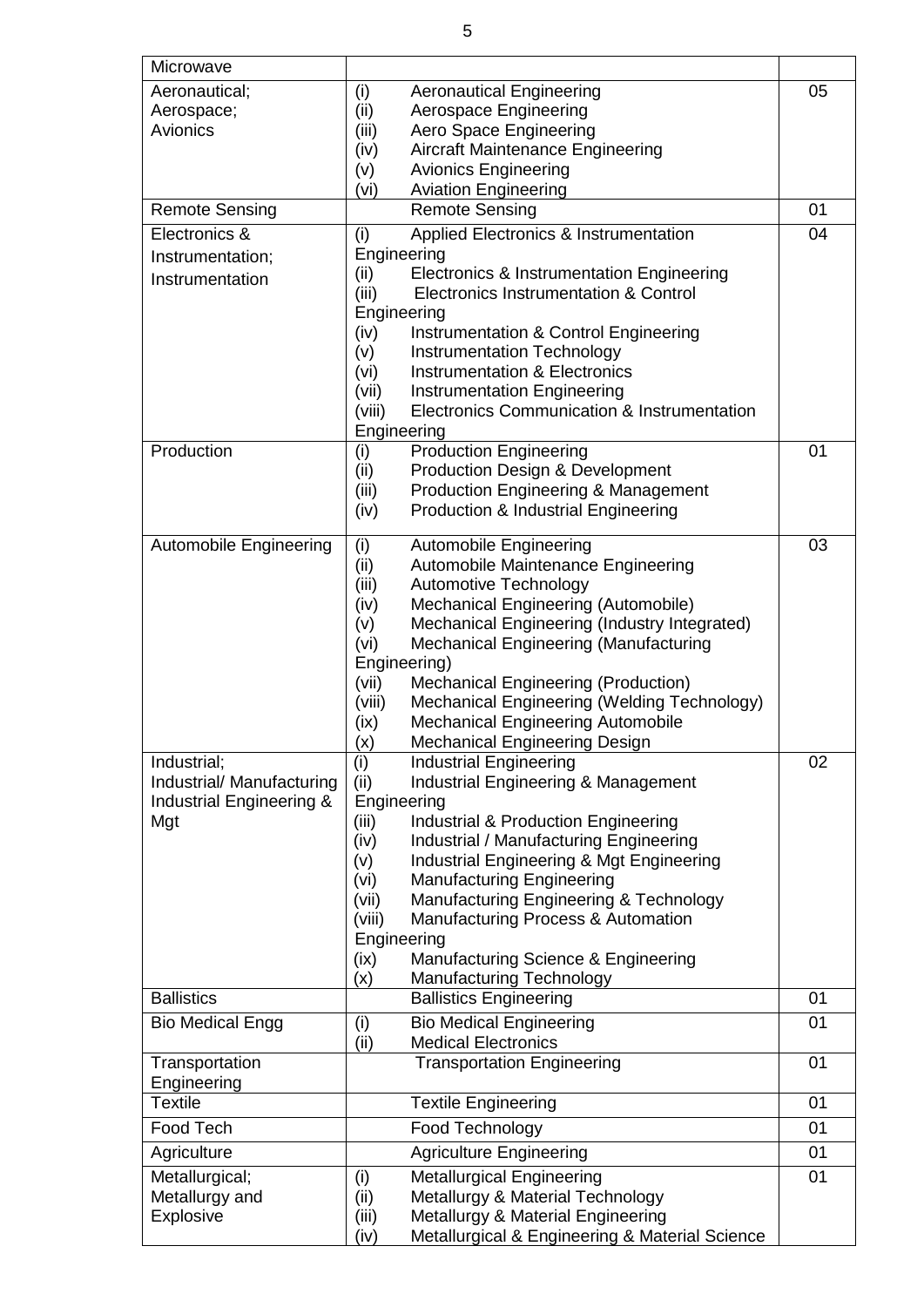|                            | Metallurgy and Explosives Engineering<br>(v)             |     |
|----------------------------|----------------------------------------------------------|-----|
| <b>Nuclear Technology</b>  | <b>Nuclear Technology</b>                                | 01  |
| <b>Opto Electronics</b>    | <b>Opto Electronics</b><br>(i)                           | 02  |
|                            | (ii)<br><b>Optics &amp; Opto Electronics Engineering</b> |     |
| <b>Fibre Optics</b>        | <b>Fibre Optics</b>                                      | 02  |
| <b>Workshop Technology</b> | <b>Workshop Technology</b>                               | 02  |
| Laser Tech                 | Laser Technology                                         | 02  |
| <b>Bio Tech</b>            | <b>Bio Technology</b>                                    | 01  |
| <b>Rubber Technology</b>   | <b>Rubber Technology</b>                                 | 01  |
| <b>Chemical Engg</b>       | <b>Chemical Engineering</b>                              | 01  |
| Total                      |                                                          | 175 |
|                            |                                                          |     |

b) **For SSCW(Tech)-29**.

| <b>Engineering Streams</b>          | <b>Equivalent Stream (AICTE appd)</b> |                                                 | <b>Vacancy</b> |
|-------------------------------------|---------------------------------------|-------------------------------------------------|----------------|
| (listed in Al)                      |                                       |                                                 |                |
| Civil/ Building                     | (i)                                   | <b>Civil Engineering</b>                        | 03             |
| Construction                        | (ii)                                  | Civil Engineering (Structural Engineering)      |                |
| Technology                          | (iii)                                 | Structural Engineering                          |                |
|                                     | (iv)                                  | <b>Building Engineering and Construction</b>    |                |
|                                     | (v)                                   | <b>Building and Construction Technology</b>     |                |
|                                     | (vi)                                  | Civil and Rural Engineering                     |                |
|                                     | (vii)                                 | Civil Engineering and Planning                  |                |
|                                     | (viii)                                | Civil Engineering (Construction Technology)     |                |
|                                     | (ix)                                  | Civil and Infrastructure Engineering            |                |
|                                     | (x)                                   | Civil Technology                                |                |
|                                     | (xi)                                  | <b>Construction Engineering</b>                 |                |
|                                     | (xii)                                 | <b>Construction Engineering and Management</b>  |                |
|                                     | (xiii)                                | <b>Construction Technology</b>                  |                |
|                                     | (xiv)                                 | <b>Construction Technology and Management</b>   |                |
|                                     | (xv)                                  | Geo Informatics                                 |                |
|                                     | (xvi)                                 | Civil and Environmental Engineering             |                |
|                                     | (xvii)                                | Civil Engineering (Environmental Engineering)   |                |
|                                     | (xviii)                               | Civil Engineering Environmental and Pollution   |                |
|                                     | Control                               |                                                 |                |
|                                     | (xix)                                 | <b>Environment Engineering</b>                  |                |
|                                     | (xx)                                  | <b>Environmental Engineering</b>                |                |
|                                     | (xxi)                                 | <b>Environmental Science and Engineering</b>    |                |
|                                     | (xxii)                                | <b>Environmental Science and Technology</b>     |                |
|                                     | (xxiii)                               | Civil Engineering(Public Health Engineering)    |                |
|                                     | (xxiv)                                | Civil Engineering (Environmental Engineering)   |                |
|                                     | (xxv)                                 | <b>Environmental Planning</b>                   |                |
| Architecture                        | (i)                                   | <b>Architecture Engineering</b>                 | 01             |
|                                     | (ii)                                  | <b>Architectural Engineering</b>                |                |
|                                     | (iii)                                 | Architectural Assistantship                     |                |
|                                     | (iv)                                  | Architecture and Interior Decoration            |                |
|                                     | (v)                                   | Architecture Assistantship                      |                |
| Mechanical                          | (i)                                   | Mechanical Engineering                          | 02             |
|                                     | (ii)                                  | Mechanical (Mechatronics) Engineering           |                |
|                                     | (iii)                                 | Mechanical & Automation Engineering             |                |
|                                     | (iv)                                  | Advance Mechatronics and Industrial             |                |
|                                     |                                       | <b>Automation Engineering</b>                   |                |
| <b>Electrical/ Electrical &amp;</b> | (i)                                   | <b>Electrical Engineering</b>                   | 01             |
| Electronics                         | (ii)                                  | Electrical Engineering (Electronics & Power)    |                |
|                                     | (iii)                                 | Power System Engineering                        |                |
|                                     | (iv)                                  | <b>Electrical &amp; Electronics Engineering</b> |                |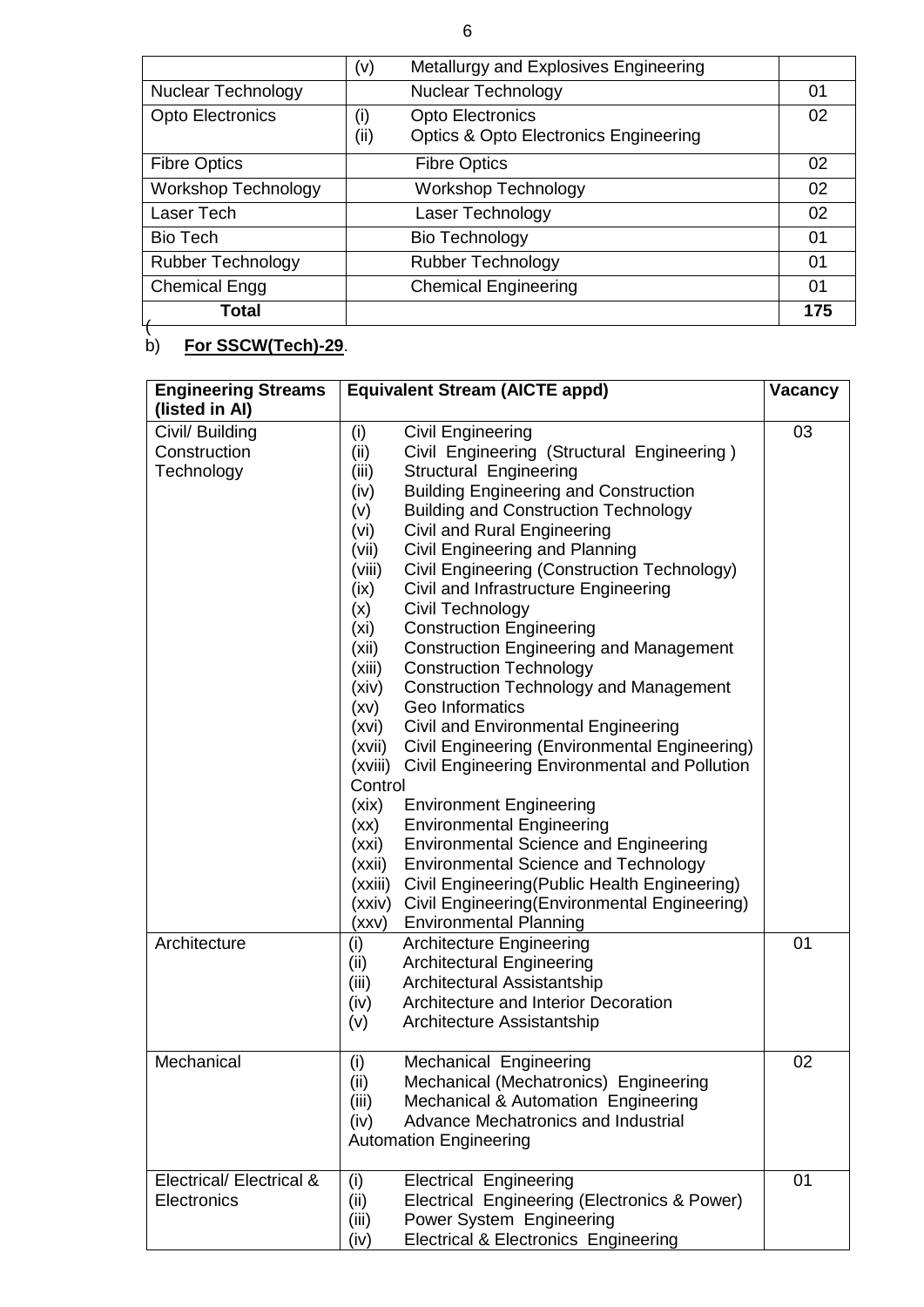|                      | (v)         | Electrical & Electronics (Power System)            |    |
|----------------------|-------------|----------------------------------------------------|----|
|                      | (vi)        | <b>Electrical and Mechanical Engineering</b>       |    |
|                      | (vii)       | <b>Electrical and Power Engineering</b>            |    |
|                      |             |                                                    |    |
|                      | (viii)      | <b>Electrical Instrumentation Engineering</b>      |    |
|                      | (ix)        | Electrical Instrumentation & Control               |    |
|                      | Engineering |                                                    |    |
|                      | (x)         | Electrical, Electronics and Power                  |    |
|                      |             |                                                    |    |
| Computer Science &   | (i)         | <b>Computer Engineering</b>                        | 04 |
| Engineering/         | (ii)        | <b>Computer Science</b>                            |    |
| Computer Technology/ | (iii)       | <b>Computer Technology</b>                         |    |
| M. Sc. Computer      |             | <b>Computer Science &amp; Engineering</b>          |    |
|                      | (iv)        |                                                    |    |
| Science              | (v)         | <b>Computer Science Engineering</b>                |    |
|                      | (vi)        | 3-D Animation and Graphics                         |    |
|                      | (vii)       | <b>Advanced Computer Application</b>               |    |
|                      | (viii)      | <b>Computer and Communication Engineering</b>      |    |
|                      | (ix)        | <b>Computer Engineering and Application</b>        |    |
|                      | (x)         | <b>Computer Networking</b>                         |    |
|                      | (xi)        | <b>Computer Science and Technology</b>             |    |
|                      | (xii)       | <b>Computer Science and Information</b>            |    |
|                      |             |                                                    |    |
|                      | Technology  |                                                    |    |
|                      | (xiii)      | <b>Computer Science and System Engineering</b>     |    |
|                      | (xiv)       | Computing in Computing                             |    |
|                      | (xv)        | Computing in Multimedia                            |    |
|                      | (xvi)       | <b>Computing in Software</b>                       |    |
|                      | (xvii)      | <b>Electrical and Computer Engineering</b>         |    |
|                      | (xviii)     | <b>Electronics and Computer Science</b>            |    |
|                      | (xix)       | <b>Electronics and Computer Engineering</b>        |    |
|                      | (xx)        | <b>Mathematics and Computing</b>                   |    |
|                      |             |                                                    |    |
|                      | (xxi)       | <b>Computer Engineering (Software Engineering)</b> |    |
|                      | (xxii)      | Computer Science & Engineering (Networks)          |    |
|                      | (xxiii)     | Nano Science & Technology                          |    |
|                      | (xxiv)      | Artificial Intelligence                            |    |
|                      | (xxv)       | <b>Machine Learning</b>                            |    |
|                      | (xxvi)      | Data Science Programme                             |    |
|                      |             | (xxvii) Nano Technology                            |    |
|                      |             | (xxviii) Robotics & Automation                     |    |
|                      |             | (xxix) Automation & Robotics                       |    |
|                      |             |                                                    |    |
|                      | (xxx)       | <b>Mechatronics Engineering</b>                    |    |
|                      | (xxxi)      | M.Sc. Computer Science                             |    |
|                      |             | (xxxii) M.Sc. Computer Technology                  |    |
| Information          | (i)         | <b>Information Technology</b>                      | 02 |
| Technology           | (ii)        | Information Science & Engineering                  |    |
|                      | (iii)       | Software Engineering                               |    |
|                      | (iv)        | Information and Communication Technology           |    |
|                      | (v)         | <b>Information Engineering</b>                     |    |
|                      | (vi)        | Information Science and Technology                 |    |
|                      |             |                                                    |    |
|                      | (vii)       | Information Technology and Engineering             |    |
|                      | (viii)      | M.Sc. Information Technology                       |    |
|                      | (ix)        | M.Sc. Information and Communication                |    |
|                      | Technology  |                                                    |    |
| Aeronautical/        | (i)         | <b>Aeronautical Engineering</b>                    | 01 |
| Aerospace/           | (ii)        | Aerospace Engineering                              |    |
| Avionics             | (iii)       | Aero Space Engineering                             |    |
|                      | (iv)        | <b>Aircraft Maintenance Engineering</b>            |    |
|                      | (v)         | <b>Avionics Engineering</b>                        |    |
|                      |             |                                                    |    |
|                      | (vi)        | <b>Aviation Engineering</b>                        |    |
| Total                |             |                                                    | 14 |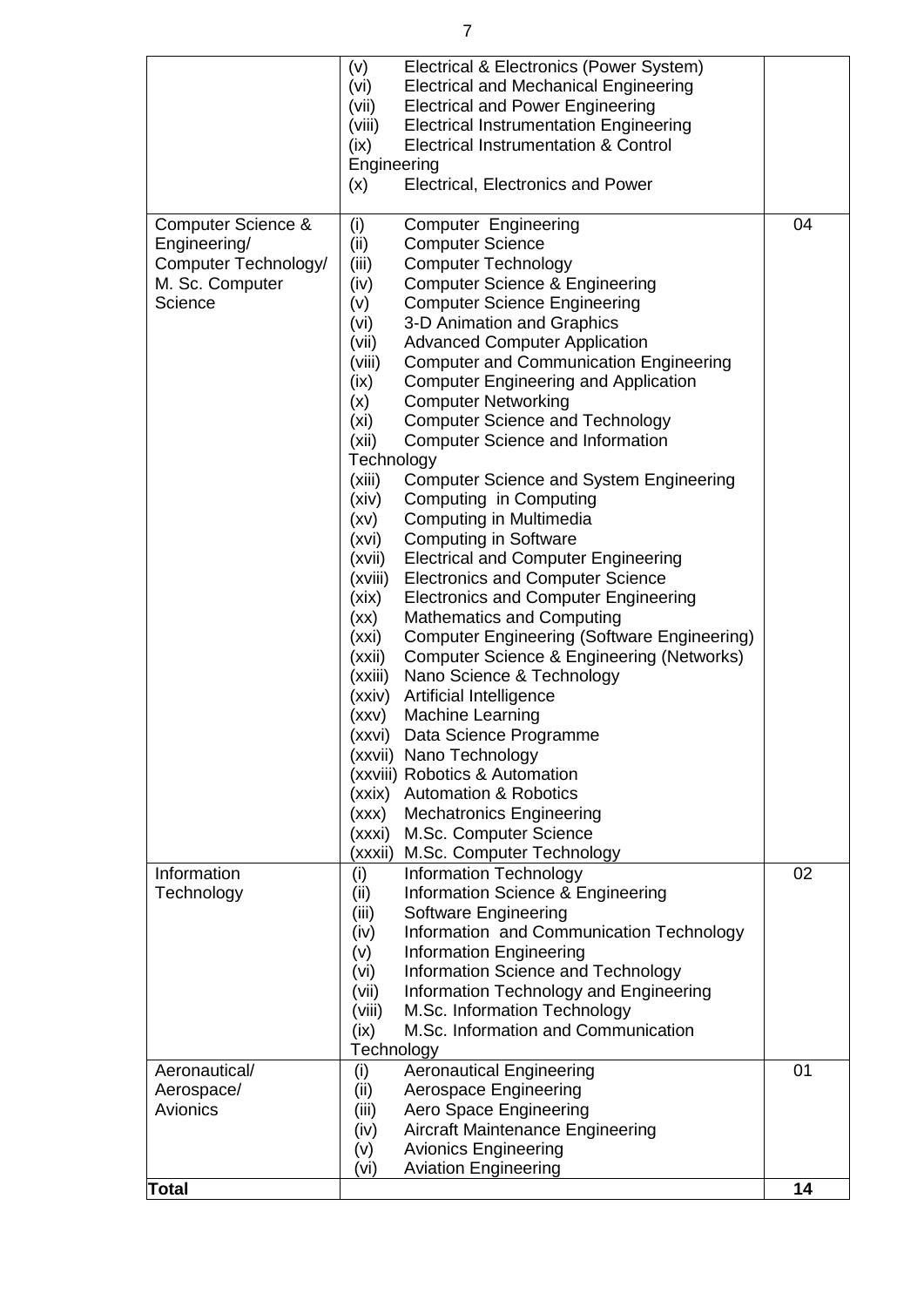(c) **For Widows of Defence Personnel Only**.

| Entrv                      | <b>Vacancy</b> | Remarks                          |
|----------------------------|----------------|----------------------------------|
| SSC(W) Tech                |                | B.E./ B. Tech in any tech stream |
| SSC(W)(Non Tech)(Non UPSC) | ი1             | Graduation in any stream         |

**The vacancies mentioned at Para 3 (a) to 3 (c) are tentative and may be changed depending on organizational requirements.**

**Note 1**.A candidate is permitted to apply for only one entry/ discipline of the above courses. Change of Entry or qualification choice will not be entertained at any stage of selection process.

**Note 2**. Widows of Defence Personnel who died in harness, including those with children, will be eligible to apply for SSCW (Tech & Non Tech), provided they have not remarried. Their candidature will be considered only against specific vacancies released for said category, by the competent authority. In case unfilled, the vacancy will revert to the category other than that of widows. The following documents are to be attached with the application:-

- (i) Application form (To be downloaded from www.joinindianarmy.nic.in).
- (ii) Self attested copy of Class  $10<sup>th</sup>$  Certificate and Marksheet.
- (iii) Self attested copy of Class  $12<sup>th</sup>$  Certificate and Marksheet.
- (iv) Self attested copy of Degree Certificate and Marksheet.
- (v) Part II Order of marriage.
- (vi) Part II Order of demise of husband.
- (vii) Initial report of Battle/ Physical casualty.
- (viii) Detailed report of Battle/ Physical casualty.
- (ix) Battle/ Physical Casualty Certificate.

**Note 3**. **Serial (v) to (ix) above to be attested by an officer ex MP Directorate (MP-5 & 6), IHQ of MoD (Army) for officers and by Concerned Record office for JCO/OR**. The envelope containing the application should be superscribed in Red ink clearly indicating the name of Offr/JCO/OR with rank. For example, "Widow of late  $\hspace{1.5cm}$ ". These candidates will apply **OFF LINE** directly to Rtg 'A'(WE) section, Dte Gen of Rtg, AG's Branch, Integrated HQ, Ministry of Defence (Army), West Block-III, R K Puram, New Delhi-110066, provided they possess the laid down educational qualification and meet specified selection criteria. The last date for receipt of such Offline applications at Dte Gen of Rtg duly completed in all respects is **15 Nov 2021**. Applications received after last date/ incomplete applications will not be accepted.

#### 4. **Type of Commission**

(a) **Grant of Commission.** Selected candidates will be granted Short Service Commission on probation in the rank of Lt from the date of commencement of the course or the date of reporting at **Officers Training Academy (OTA), Chennai, Tamil Nadu**, whichever is later and will be entitled to full pay and allowances admissible to Lt during training period. Pay & allowances will be paid after successful completion of training.

(b) **Confirmation of Short Service Commission**. On successful completion of Pre Commission training at OTA, Officer will be confirmed Short Service Commission (Technical) in the rank of Lt.

(c) **Ante Date Seniority**. One year ante date seniority from the date of commission will be granted to Engineering Graduates of Short Service Commission (Technical) in the rank of Lt.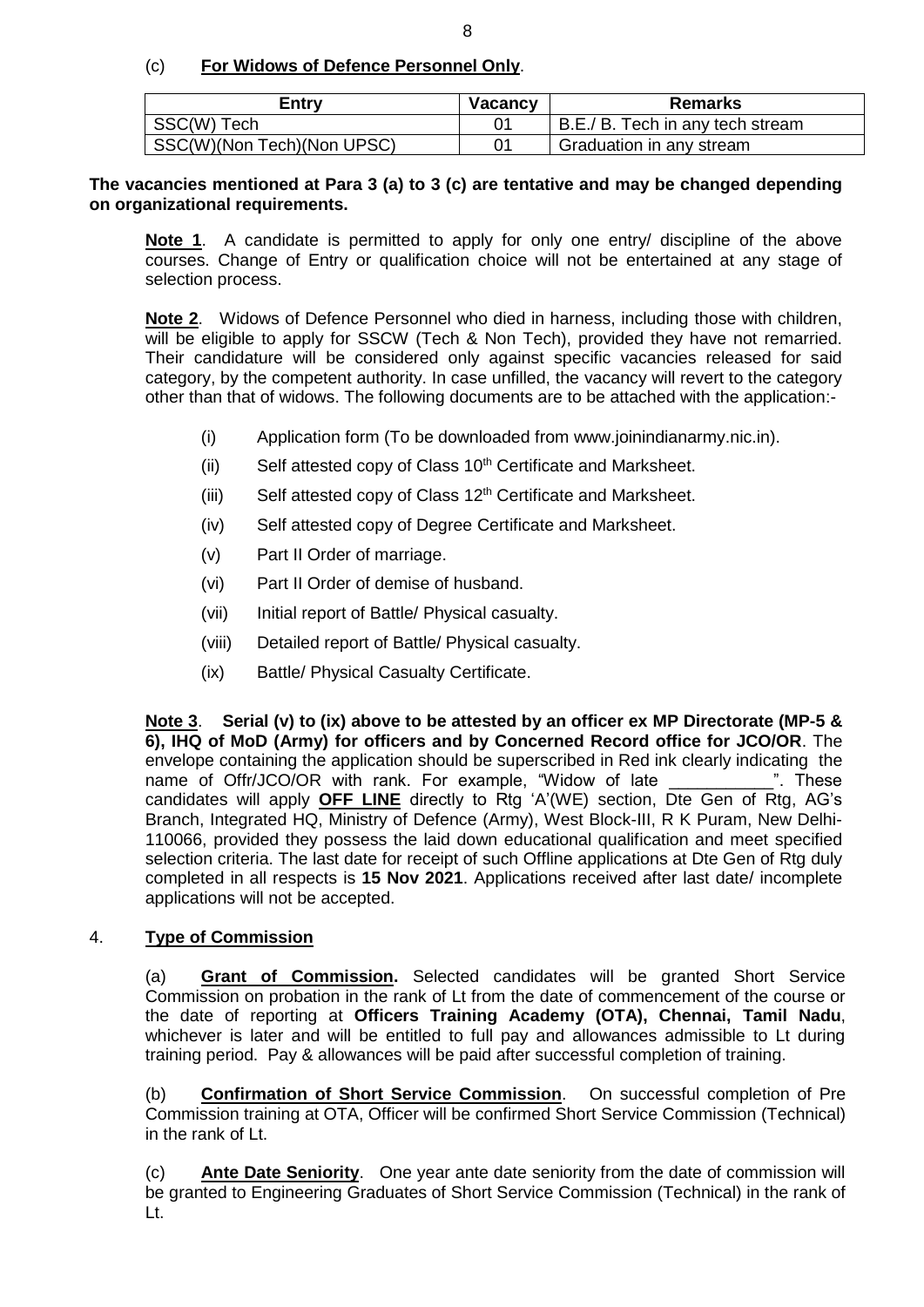(d) **No Ante Date Seniority for widows of Defence Personnel for SSC(NT)**. Widows of Defence Personnel selected for SSCW (NT) entry will be granted Short Service Commission in the rank of Lieutenant but will **NOT** be entitled to any ante date seniority.

# 5. **Training**

(a) Selected candidates will be detailed for training at Officers Training Academy, Chennai according to their position in the final order of merit (engineering stream-wise) upto the number of available vacancies and subject to meeting all eligibility criteria.

(b) Duration of Training- 49 weeks.

(c) Candidates will neither be allowed to marry during the period of training nor he/ she be allowed to live with Parents/ Guardians. Candidates must not marry until they complete the full training at the Officers Training Academy. A candidate, if he/ she marries while under training, shall be **discharged** and will be liable to refund all expenditure incurred on him/ her by the government. This provision is also applicable to widows of Defence Personnel. A candidate, who marries subsequent to the date of his/ her application, though successful at the Service Selection Board interview and medical examination, will **not** be inducted for training, and his/ her candidature will be **cancelled**.

(d) Training at OTA is at Govt expense. All candidates who successfully complete Pre-Commission training at Officers Training Academy, Chennai will be awarded **'Post Graduate Diploma in Defence Management and Strategic Studies'** by University of Madras.

(e) **Suitability to Retain Short Service Commission**. If an officer is reported upon within a period of six months from the date of confirmation of Short Service Commission as unsuitable to retain his/ her commission, his/ her commission may be terminated at any time, whether before or after the above period.

(f) **Liability of Service**. Officers may be granted Short Service Commission in any Arm/ Service and will be liable for service in any part of the world on selected appointments as decided by Integrated Headquarters of Ministry of Defence (Army), from time to time.

(g) **Tenure of Engagement**. Officers (Male and Female) shall be liable to serve for ten years. The said tenure, however, may be extendable by a further period of four years subject to their opting for the same and found eligible and suitable for extension of service as per terms of engagement issued from time to time. Officers who are desirous of seeking Permanent Commission (PC) may be considered for the same in the  $10<sup>th</sup>$  year of service in accordance with the eligibility and suitability as per terms of engagement issued from time to time. Those Offrs (Male and Female) seeking PC but are not granted the same, may opt for extension of service. Offrs found eligible and suitable for grant of extension of service as per terms of engagement issued from time to time, may be granted extension for a period of four years on expiry of which they will be released from the Army.

(h) **Cost of Training**. The entire cost of training at OTA is at Government expense. In case the Lady/ Gentleman Cadet is withdrawn from training academy due to reasons other than medical ground or the reasons not beyond his/ her control, he/ she will be liable to refund cost of training **@ ₹12,908/- per week till 30 Jun 2021, thereafter a yearly escalation of 8% p.a. will be calculated on the Per Capita Cost of Training for each ensuing year** (or as notified from time to time) apart from allied charges as fixed by the government from time to time, for the period of his/ her stay at OTA, Chennai.

6. The final allocation of Arms/Services will be made prior to passing out of Lady/Gentleman cadets from OTA, Chennai and will be at the sole discretion of Integrated HQ Ministry of Defence (Army) keeping in view the existing policy. The candidate will not have any objection in the event of his/her final selection on allotment of any arms/service in the interest of the organization. No representation is tenable on this account.

# 7. **Promotion Criteria and Salary Structure**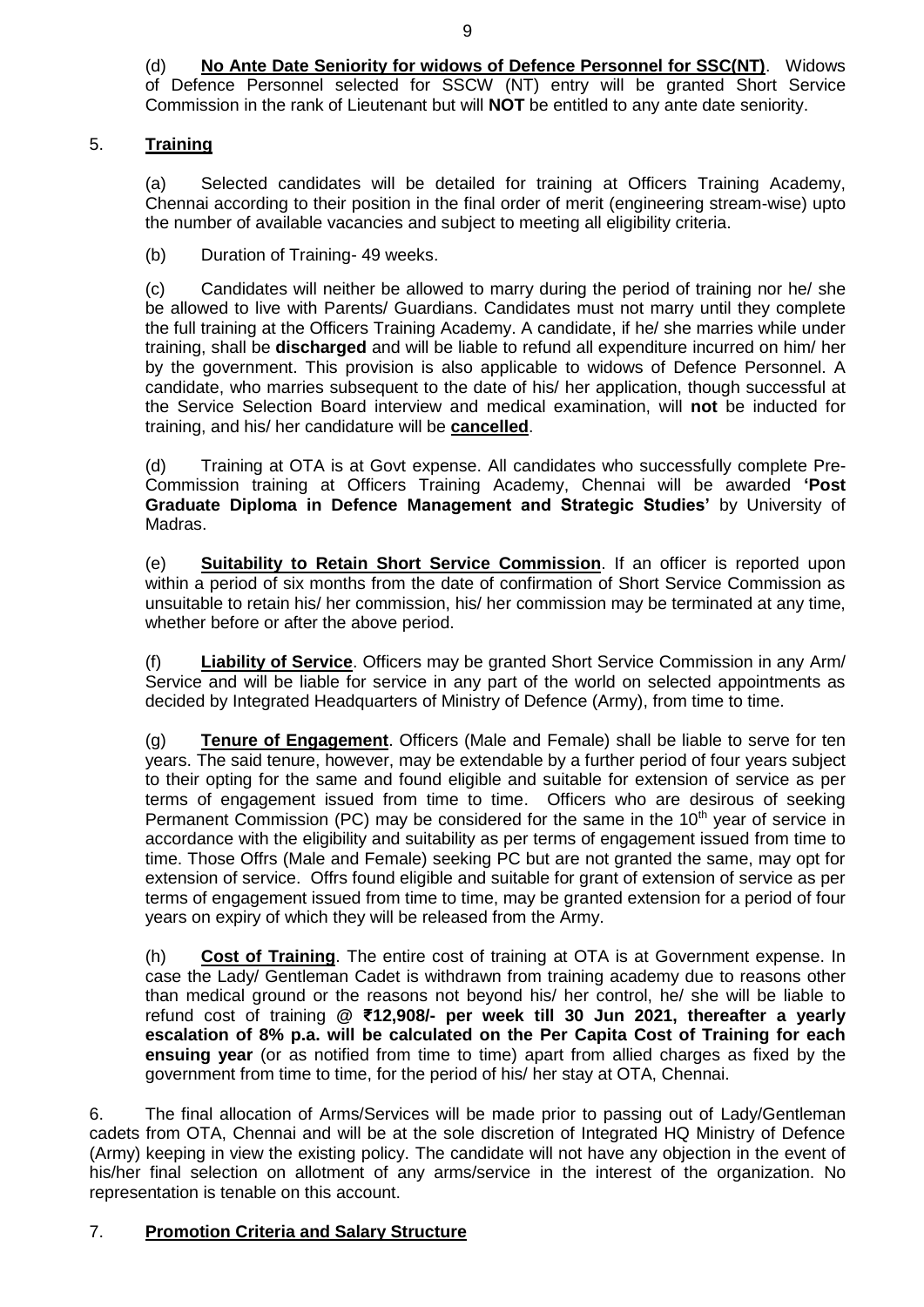# (a) **Promotion Criteria**.

| <b>Rank</b>                                     | <b>Promotion Criteria</b>                 |
|-------------------------------------------------|-------------------------------------------|
| Lieutenant                                      | On Commission                             |
| Captain                                         | On completion of 02 Yrs                   |
| Major                                           | On completion of 06 Yrs                   |
| Lt Colonel                                      | On completion of 13 Yrs                   |
| Colonel (TS)                                    | On completion of 26 Yrs                   |
| Colonel                                         | On selection basis subject to fulfillment |
| <b>Brigadier</b>                                | of requisite service conditions.          |
| Major General                                   |                                           |
| Lt General /HAG Scale                           |                                           |
| HAG + Scale (*Admissible to $1/3^{rd}$ of total |                                           |
| strength of Lt Generals)                        |                                           |
| VCOAS/Army Cdr/Lt Gen (NFSG)                    |                                           |
| COAS                                            |                                           |

#### (b) **Pay**.

| Rank                                     | Level     | (Pay in ₹)        |
|------------------------------------------|-----------|-------------------|
| Lieutenant                               | Level 10  | 56,100 - 1,77,500 |
| Captain                                  | Level 10B | 61,300-1,93,900   |
| Major                                    | Level 11  | 69,400-2,07,200   |
| <b>Lieutenant Colonel</b>                | Level 12A | 1,21,200-2,12,400 |
| Colonel                                  | Level 13  | 1,30,600-2,15,900 |
| <b>Brigadier</b>                         | Level 13A | 1,39,600-2,17,600 |
| <b>Major General</b>                     | Level 14  | 1,44,200-2,18,200 |
| Lieutenant General HAG Scale             | Level 15  | 1,82,200-2,24,100 |
| Lieutenant General HAG +Scale            | Level 16  | 2,05,400-2,24,400 |
| VCOAS/Army Cdr/Lieutenant General (NFSG) | Level 17  | 2,25,000/-(fixed) |
| <b>COAS</b>                              | Level 18  | 2,50,000/-(fixed) |

#### (c) **Military Service Pay (MSP)**.

| Military Service Pay (MSP) to the Officers from the rank   ₹15,500/- Per month fixed. |  |
|---------------------------------------------------------------------------------------|--|
| of Lt to Brig                                                                         |  |

#### (d) **Fixed Stipend for Cadet Training**.

| Stipend to Gentlemen or Lady Cadets during the entire $\frac{3}{56,100/-}$ Per month *    |  |
|-------------------------------------------------------------------------------------------|--|
| duration of training in Service academy i.e. during training   (Starting pay in Level 10) |  |
| period at OTA.                                                                            |  |

\*On successful commissioning, the pay in the Pay Matrix of the Officer Commissioned shall be fixed in first Cell of Level 10 and the period of training shall not be treated as commissioned service and arrears on account of admissible allowances, as applicable, for the training period shall be paid to cadets.

#### (e) **Qualification Grant**.

(i) **Qualification Grant**.Abolished as a separate allowance. Eligible employees to be governed by newly proposed Higher Qualification Incentive (HQI). Order for HQI is yet to be issued by MoD.

(ii) **Flying allowance**. The Army Aviators (Pilots) serving in the Army Aviation Corps are entitled to flying allowance as under:-

| Lieutenant and above   Level 10 and above | ₹25,000/- Per month fixed    |
|-------------------------------------------|------------------------------|
|                                           | (R1H1 of Risk and Hardship ' |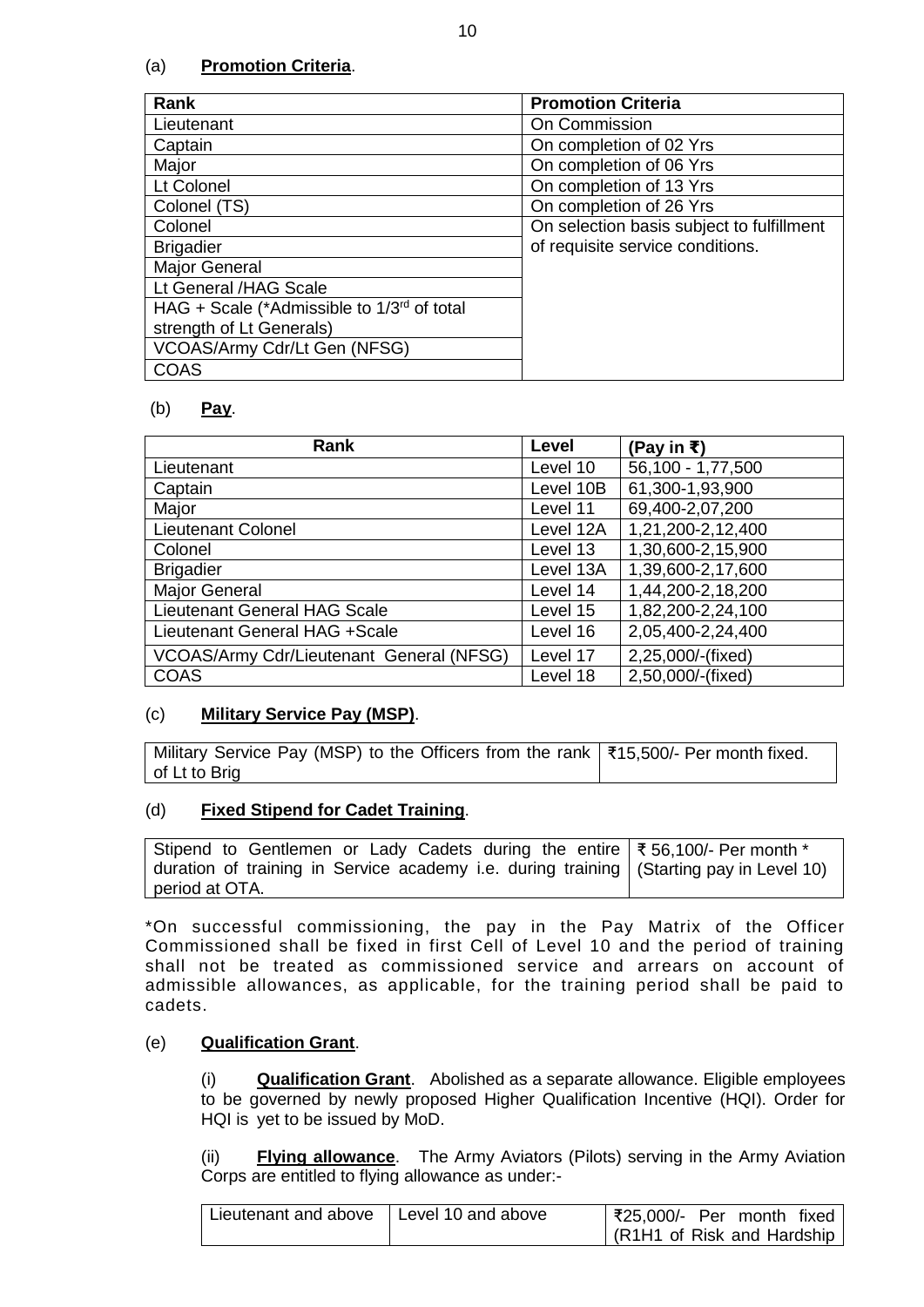|  | Matrix) |  |
|--|---------|--|

#### (f) **Other Allowances**.

| <b>Dearness Allowance</b>      | Admissible at the same rates and under the same<br>conditions as are applicable to the civilian personnel<br>from time to time. |
|--------------------------------|---------------------------------------------------------------------------------------------------------------------------------|
| Para Allce                     | ₹10500/- per month                                                                                                              |
| Para Reserve Allce             | ₹ 2625/- per month                                                                                                              |
| Para Jump Instructor Allce     | ₹ 10500/- per month                                                                                                             |
| <b>Project Allce</b>           | ₹ 3400/- per month                                                                                                              |
| <b>Special Forces Allce</b>    | ₹ 25000/- per month                                                                                                             |
| <b>Technical Allce(Tier-1)</b> | ₹ 3000/- per month                                                                                                              |
| <b>Technical Allce(Tier-2)</b> | ₹ 4500/- per month                                                                                                              |

(g) Depending upon rank and area of posting, officer posted to Field Areas will be eligible for the following Field Area allowances :-

| <b>Rank</b>           | Level | ' HAFA<br>( $\overline{\xi}$ per month) | Fd Area Allce<br>$\frac{1}{\sqrt{5}}$ per month) $\frac{1}{\sqrt{5}}$ per month) | Mod Fd Area Allce |
|-----------------------|-------|-----------------------------------------|----------------------------------------------------------------------------------|-------------------|
| Lieutenant   Level    | 10.   | 16900/-                                 | 10500/-                                                                          | 6300/-            |
| and above   and above |       | R <sub>1</sub> H <sub>2</sub>           | R <sub>2</sub> H <sub>2</sub>                                                    | 60% OF R2H2       |

#### (h) **High Altitude Allowance.**

| Rank                    | Level                    | CAT-I<br>(₹ per month)                    | <b>CAT-II</b><br>(₹ per month)            | <b>CAT-III</b><br>(₹ per month)          |
|-------------------------|--------------------------|-------------------------------------------|-------------------------------------------|------------------------------------------|
| Lieutenant<br>and above | 10<br>_evel<br>and above | $3400/-$<br>R <sub>3</sub> H <sub>2</sub> | $5300/-$<br>R <sub>3</sub> H <sub>1</sub> | 25000/-<br>R <sub>1</sub> H <sub>1</sub> |
|                         |                          |                                           |                                           |                                          |

(j) **Siachen Allowance**. Siachen Allowance will be ₹ 42,500/- per month.

(k) **Uniform Allowance**. Subsumed into the newly proposed Dress Allowance i.e. ₹ 20,000/- per year.

(l) **Ration in Kind.** In peace and field areas.

#### (m) **Transport Allowance (TPTA)**

| Pay Level    | <b>Higher TPTA Cities</b><br>(₹ Per month) | <b>Other Places</b><br>(₹ Per month) |  |
|--------------|--------------------------------------------|--------------------------------------|--|
| 10 and above | ₹7200/- + DA thereon                       | ₹ 3600/- + DA thereon                |  |

#### **Note**.

(i) **Higher TPTA Cities (UA)**. Hyderabad, Patna, Delhi, Ahmedabad, Surat, Bengaluru, Kochi, Kozhikode, Indore, Greater Mumbai, Nagpur, Pune, Jaipur, Chennai, Coimbatore, Ghaziabad, Kanpur, Lucknow and Kolkata.

(ii) The allowance shall not be admissible to those service personnel who have been provided with the facility of Government transport.

(iii) Officers in Pay Level 14 and above, who are entitled to use official car, will have the option to avail official car facility or to draw the TPTA at the rate of ₹ 15,750/ + DA per month thereon.

(iv) The allowance will not be admissible for the calendar month(s) wholly covered by leave.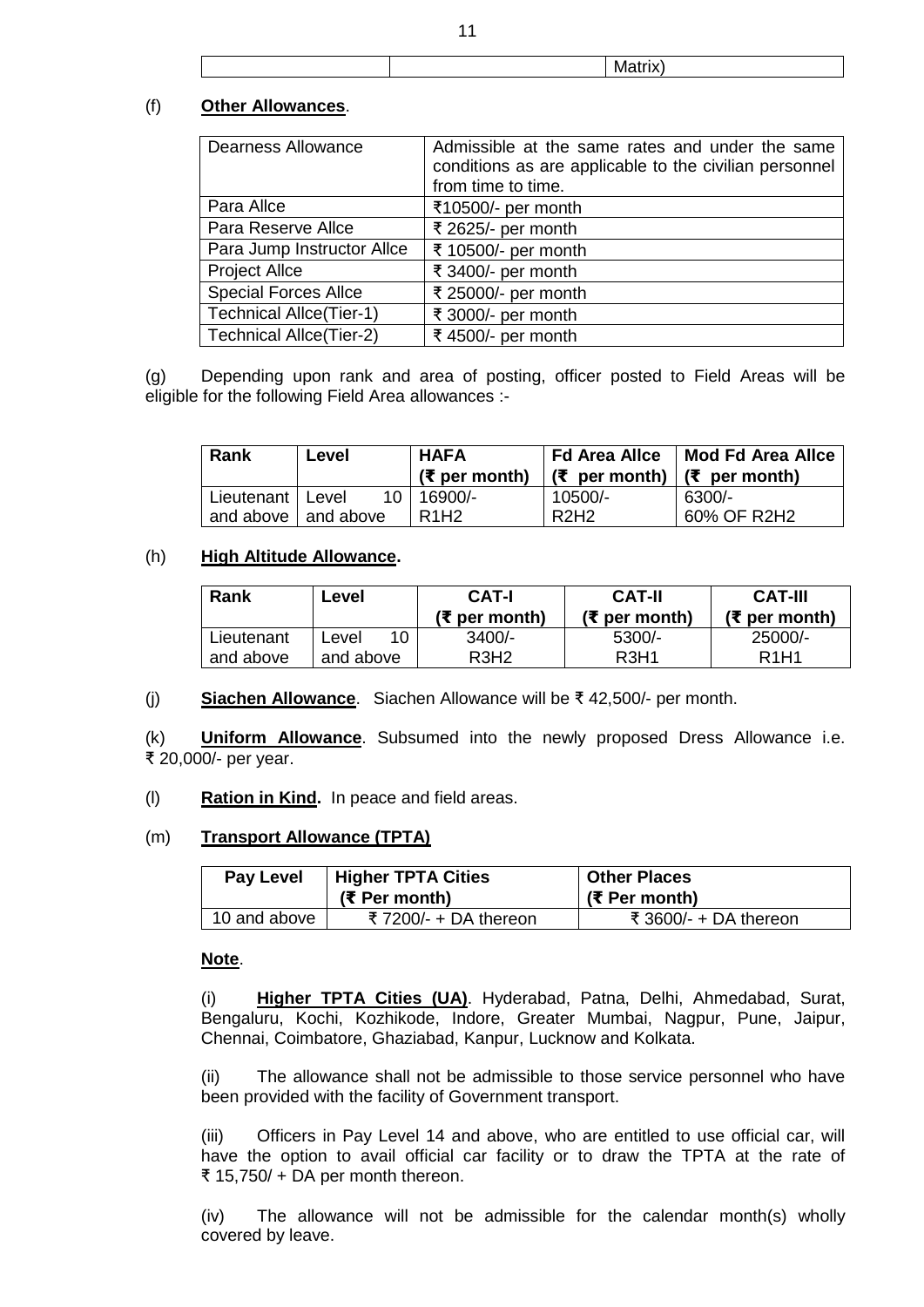(v) Physically disabled service personnel will continue to be paid at double rate, subject to a minimum of ₹ 2,250/- + DA per month.

(n) **Children Education Allowance**. **₹ 2,250/- per month** per child for two eldest surviving children only. CEA is admissible from Nursery to 12<sup>th</sup> Classes.

(i) Reimbursement should be done just once a year, after completion of the financial year (which for most schools coincides with the Academic year).

(ii) Certificate from the head of institution where the ward of government employee studies should be sufficient for this purpose. The certificate should confirm that the child studied in the school during the previous academic year.

**Note**. In the case of allowances specific to Defence Forces, the rates of these allowances would be enhanced by 25% automatically each time the Dearness Allowance payable on the revised pay band goes up by 50% (GoI letter No. A-27012/ 02/2017-Est.(AL) dated 16 Aug 2017).

(o) **Hostel Subsidy**. ₹6750/- per month per child for two eldest surviving only. Hostel subsidy is admissible from Nursery to  $12<sup>th</sup>$  class.

**Note**. Please note that pay & allowances and rules/ provisions thereof are subject to revision from time to time.

8. **Army Group Insurance Fund(AGIF)**.The Gentlemen/ Lady Cadets when in receipt of stipend are insured for ₹ 75 lakh as applicable to officers of the regular Army. For t**hose who are invalidated out by Invalidating Medical Board (IMB) on account of disability and not entitled to any pension will be provided ₹25 lakh for 100 percent disability. This will be proportionately reduced to ₹5 lakh for 20 percent disability**. However, for less than 20% disability, an Ex-Gratia grant of ₹ 50,000/- only will be paid. Disability due to alcoholism, drug addiction and due to the diseases of pre-enrolment origin will not qualify for disability benefit and Ex-Gratia grant. In addition, Gentlemen Lady Cadets withdrawn on disciplinary grounds, expelled as undesirable or leaving the Academy voluntarily will not be eligible for disability benefits and Ex-Gratia. Subscription at the rate of ₹5,000/- will have to be paid in advance on monthly basis by Gentlemen/Lady Cadets to become member under the AGI Scheme as applicable to regular Army offices. The subscription for the relegated period would also be recovered at the same rate.

#### 9. **How to Apply**

(a) Applications will only be accepted online on website **www.joinindianarmy.nic.in**. Click on **'Officer Entry Appln/Login'** and then click **'Registration'** (Registration is not required, if already registered on **[www.joinindianarmy.nic.in](http://www.joinindianarmy.nic.in/)**). Fill the online registration form after reading the instructions carefully. After getting registered, click on **'Apply Online'** under Dashboard. A page 'Officers Selection – **'Eligibility'** will open. Then click **'Apply'** shown against Short Service Commission Technical Course. A page **'Application Form'** will open. Read the instructions carefully and click **'Continue'** to fill details as required under various segments - Personal information, Communication details, Education details and details of previous SSB. **'Save & Continue'** each time before you go to the next segment. After filling details on the last segment, you will move to a page **'Summary of your information'** wherein you can check and edit the entries already made. Only after ascertaining the correctness of all your details, click on **'Submit'**. Candidates must click on **'Submit'** each time they open the application for editing any details. The candidates are required to take out two copies of their application having Roll Number, 30 minutes after final closure of online application on last day.

**CANDIDATES ARE ADVISED TO READ THE NOTIFICATION CAREFULLY AND THEN FILL UP ONLINE APPLICATION FORM TO AVOID MISTAKES, AND THEREBY REJECTION OF APPLICATION.**

**Note 1**. **No changes to details submitted in online application can be made after closure of application. No representation in this regard shall be entertained**.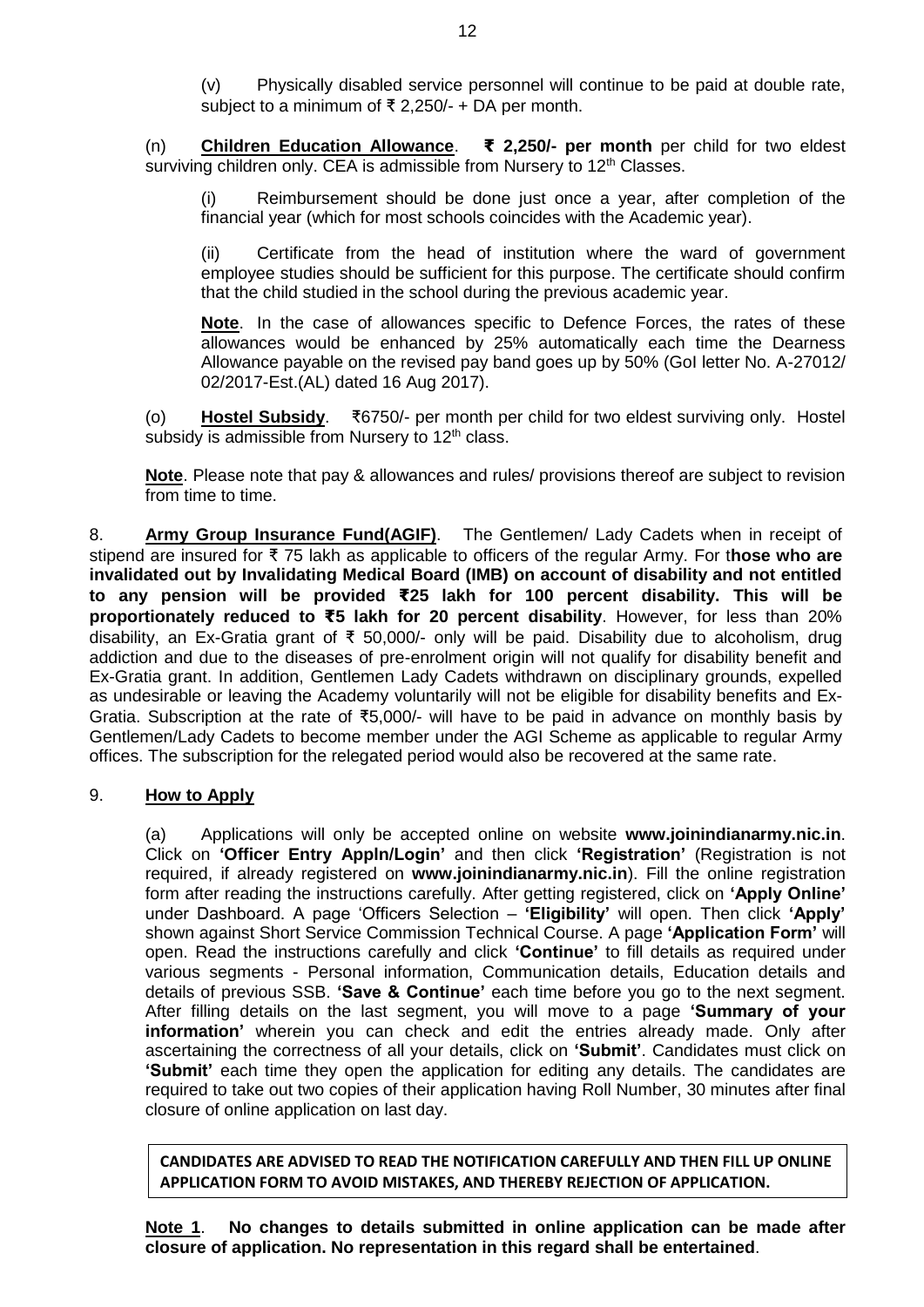**Note 2**. **CGPA/ Grades must be converted into Marks as per the formulae adopted by the concerned University for filling 'Marks obtained in Graduation' in online application**. **Any discrepancy observed at any stage of selection process will lead to cancellation of candidature**.

**Note 3**. **Candidate's name/ Parent's name (Father & Mother)/ Date of Birth in the profile and online application must be as per Matriculation/ Secondary School Examination Certificate or Equivalent certificate issued by the concerned Board of Education. Variation in above details will lead to cancellation of the candidature.**

(b) **Self attested** copy of following documents alongwith their **originals** are to be carried to the Selection Centre by the candidates:-

(i) One copy of the Print out of application duly signed and affixed with self attested photograph.

(ii) Matriculation/ Secondary School Examination Certificate or equivalent certificate and Marksheet issued by the Concerned Board of Education.

**Note 1**. Matriculation/ Secondary School Examination Certificate or equivalent certificate issued by the Concerned Board of Education will only be accepted as proof of Date of Birth, Candidate's name and Parent's name (Father & Mother) (No other document like Admit Card/ Marksheet/ Transfer Certificate etc, are acceptable).

**Note 2**. In case Parent's name (Father & Mother) is not mentioned in Matriculation/ Secondary School Examination Certificate or equivalent certificate, the candidate is required to produce any document issued by Govt of India or States Govt such as PAN Card, Aadhaar Card, Passport, Driving licence etc. for verification. However, Candidate's name and their Parent's name filled in online application must match exactly with those mentioned in the produced document.

(iii)  $12<sup>th</sup>$  class marksheet and certificate or Equivalent certificate/ Diploma marksheet and certificate (Diploma holders).

(iv) Engineering Degree/Provisional Degree issued by the university.

(v) Marksheets of all semesters/years. (Candidates having backlog at the time of submission of application are not eligible to apply).

(vi) Certificate issued by the Controller of Examination/Registrar of the concerned University regarding formula for conversion of CGPA/ Grades into marks followed by the University.

(vii) A certificate issued by the Controller of Exam/Registrar/Dean of the concerned University or Principal of the College regarding cumulative percentage of marks upto 6th semester/3rd year of Engg degree, upto 8th semester/4th year of B. Architecture (B.Arch) and upto 2nd semester/1st year of M.Sc. in notified stream/ discipline as per Rules/Guidelines of the University which is applicable to the candidate **(for final year appearing candidates)**.

(viii) Certificate from the Principal/ Head of the Institution stating that the candidate is studying in final year and his result will be declared by **01 Apr 2022. This certificate should also certify that the candidate has not any backlog at the time of submission of online application (for final year appearing candidates)**.

(ix) Declaration by the candidate of final year Engineering degree course that he will submit the proof of passing Engg Degree Examination alongwith marksheets of all semesters/years by **01 Apr 2022** to Directorate General of Recruiting, failing which his candidature will be cancelled **(for final year appearing candidates)**.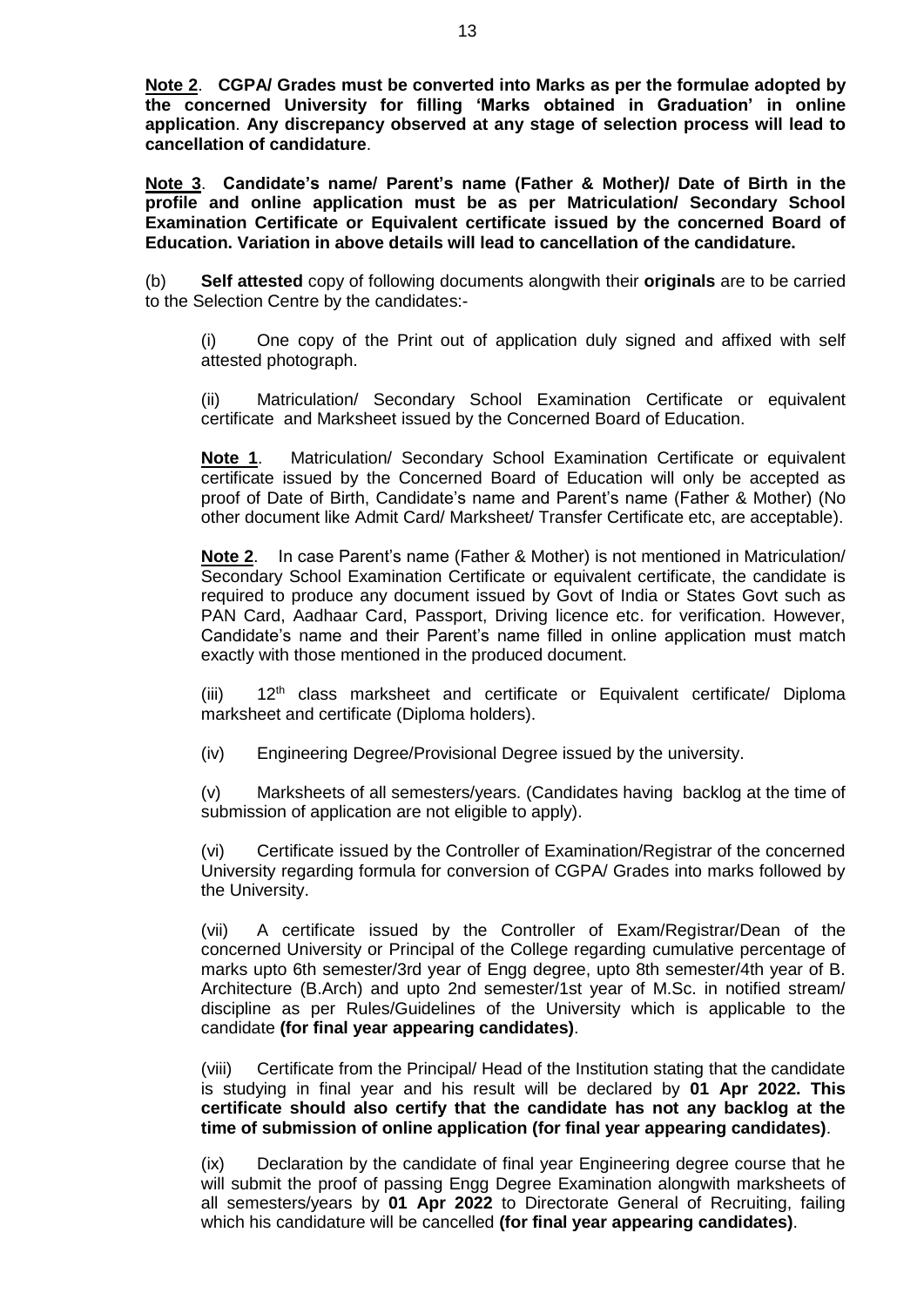(c) **Any candidate who does not carry the above documents for the SSB interview, his/ her candidature will be cancelled and he/ she will be returned.**

(d) **All certificates in original to be carried by the candidates for SSB interview for verification.** Originals will be returned after verification at the Service Selection Board itself.

(e) The second copy of the printout of online application is to be retained by the candidate for reference. **There is no need to send any hard copy to DG Recruiting**.

#### (f) **Candidates must submit only one online application**. **Receipt of multiple applications from the same candidate will result in cancellation of candidature, and NO representation will be entertained in this regard**.

(g) Candidates serving in the Armed Forces are required to inform their Commanding Officer in writing that they have applied for this examination. Applications of candidates serving in the Armed Forces, duly countersigned by the Commanding Officer should be taken alongwith all other documents as stated above to the SSB as and when called for the same.

10. **Selection Procedure**. The selection procedure is as follows:-

(a) **Short listing of Applications**. **Integrated HQ of MoD (Army) reserves the right to shortlist applications and to fix cutoff percentage of marks for each Engineering discipline/stream without assigning any reason. The cut off will be applied in each stream on the cumulative percentage of marks obtained by the candidates upto the final semester/year. Final semester/year studying candidates will be provisionally allowed to appear in SSB; subject to following conditions:- (i) Their cumulative percentage of marks upto 6th semester/3rd year of Engg degree, upto 8th semester/4th year of B. Architecture (B.Arch) and upto 2nd semester/1st year of M.Sc in notified equivalent stream/ discipline is not below the approved cut off percentage in their respective streams. (ii) After declaration of final results, the cumulative percentage of marks upto final semester/ year of degree course will also be not less than the approved cut off percentage, failing which the candidature will be cancelled.**

(b) **Centre Allotment**. After shortlisting of applications, the centre allotment will be intimated to the candidate via their email. After allotment of Selection Centre, candidates will have to login to the website and select their SSB dates which are available on a first come first serve basis initially. Thereafter, it will be allotted by the Selection Centres. **The option to select the dates for SSB by candidates may be forfeited due to occurrence of any exceptional circumstance/events**.

(c) Only shortlisted eligible candidates depending on the cut off percentage will be interviewed at one of the Selection Centres viz. Allahabad (UP), Bhopal (MP), Bengaluru (Karnataka) and Kapurthala (Punjab) by Psychologist, Group Testing Officer and Interviewing Officer. Call Up letter for SSB interview will be issued by respective Selection Centres through candidate's registered e-mail id and SMS only. **Allotment of Selection Centre is at the discretion of Directorate General of Recruiting, IHQ of MoD (Army) and NO request for changes will be entertained in this regard.** 

(d) Candidates will be put through **two stage selection procedure. Those who clear Stage-1 will go to Stage-2. Those who fail in Stage-1 will be returned on the same day**. Duration of SSB interviews is **five days,** and details of the same are available on official website of Directorate General of Recruiting ie. **[www.joinindianarmy.nic.in](http://www.joinindianarmy.nic.in/)**. This will be followed by a medical examination for the candidates who get recommended after Stage-2.

(e) Candidates recommended by the SSB and declared medically fit, will be issued Joining Letter for training in the order of merit, depending on the number of vacancies available, subject to meeting all eligibility criteria.

11. **Medical Examination**. Please visit [www.joinindianarmy.nic.in](http://www.joinindianarmy.nic.in/) for Medical Standards and Procedures of Medical Examination for Officers Entry into Army as applicable.

14